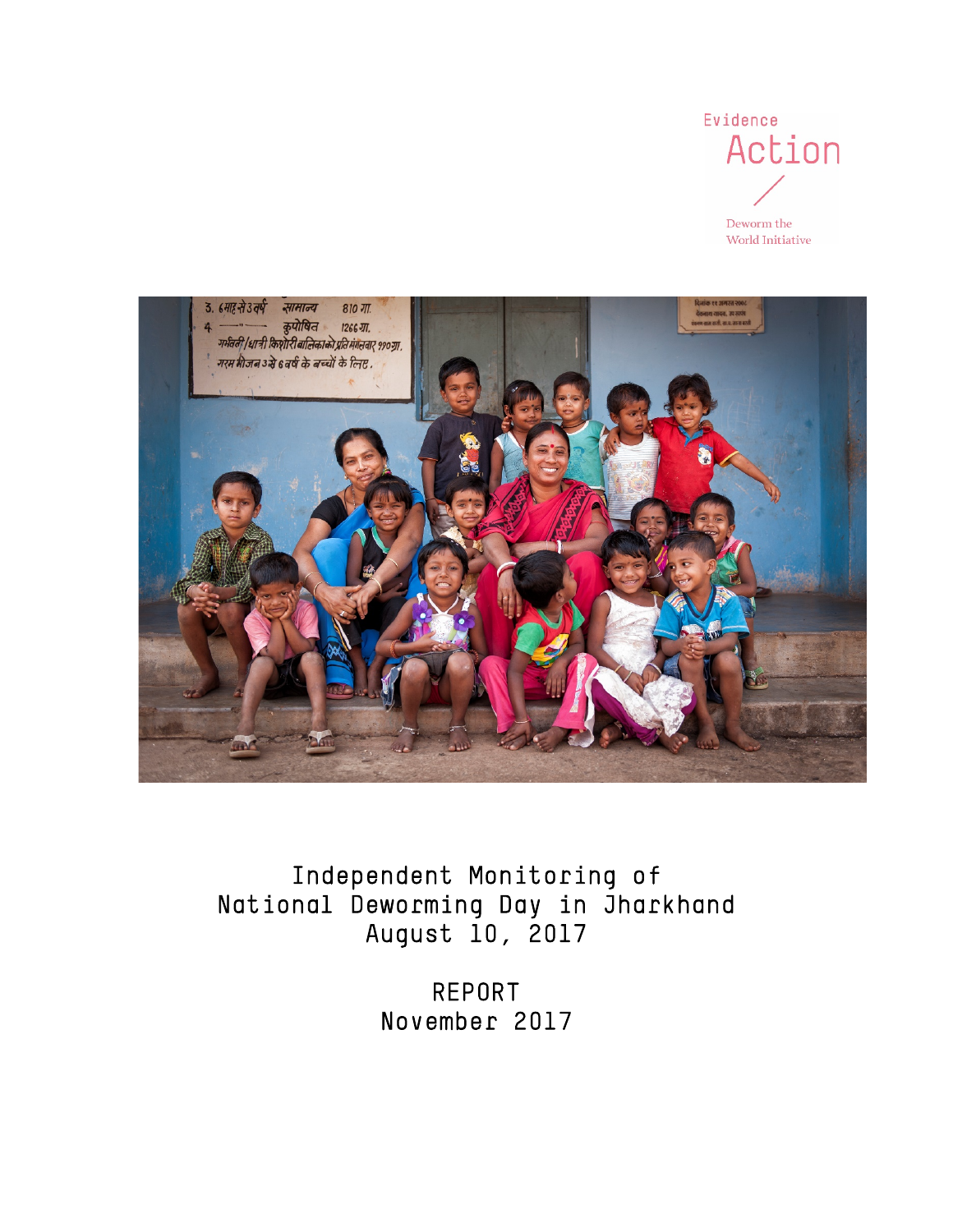#### Process Monitoring and Coverage Validation

During each round of National Deworming Day (NDD), Evidence Action conducts process monitoring on NDD and mop-up day and post-NDD coverage validation through an independent survey agency to assess the planning, implementation, and quality of the program and to identify gaps and suggest recommendations for improvements in future NDD rounds. Process monitoring is conducted to understand government implementers's preparedness for NDD and adherence to the program's prescribed processes, while coverage validation is an expost check of the accuracy of the reporting data and coverage estimates to verify governmentreported treatment figures.

## Methodology

Using a two-stage probability sampling procedure, a total of 200 schools and 200 *anganwadis* were selected for monitoring visits during process monitoring on NDD and mop-up day, and 500 schools and 500 *anganwadis* in 24 districts were selected for coverage validation. Through a competitive review process, Evidence Action hired an independent survey agency to conduct monitoring activities approved by the government. Evidence Action designed and finalized survey tools with approvals from Jharkhand's state government. One combined tool for process monitoring was used at schools and anganwadis on NDD and mop-up day, and one each for schools and *anganwadis* for coverage validation.

### Implementation

Prior to the survey, Evidence Action conducted a one-day comprehensive training of master trainers, who further conducted a two-day training of 120 monitors (including buffer monitors). The training included a brief orientation on NDD, the importance of independent monitoring, details of the monitoring formats including CAPI practices, survey protocols and practical sessions. Each monitor was allotted one school and one anganwadi for process monitoring on NDD and mop-up day and subsequently, five schools and five *anganwadis* for coverage validation. Monitors were provided with a tablet computer, charger, printed copy of monitoring formats as backup, and albendazole tablets for demonstration during data collection. The details of sample schools were shared with monitors one day before the commencement of fieldwork to ensure that they did not contact schools and *anganwadis* in advance. Appropriate quality assurance measures were taken to ensure data collected was accurate, consistent, and authenticated including that school and *anganwadi* workers (AWWs) were asked to sign a participation form with an official stamp to verify the visit. Further, monitors verified the photographs of schools and *anganwadis* collected during IM data collection and the CAPI process included authentication of the location of the interview. Evidence Action reviewed all the data sets and shared feedback to the agency for any inconsistencies observed. All analysis was performed using Stata version 13/14 and Microsoft Excel 2013.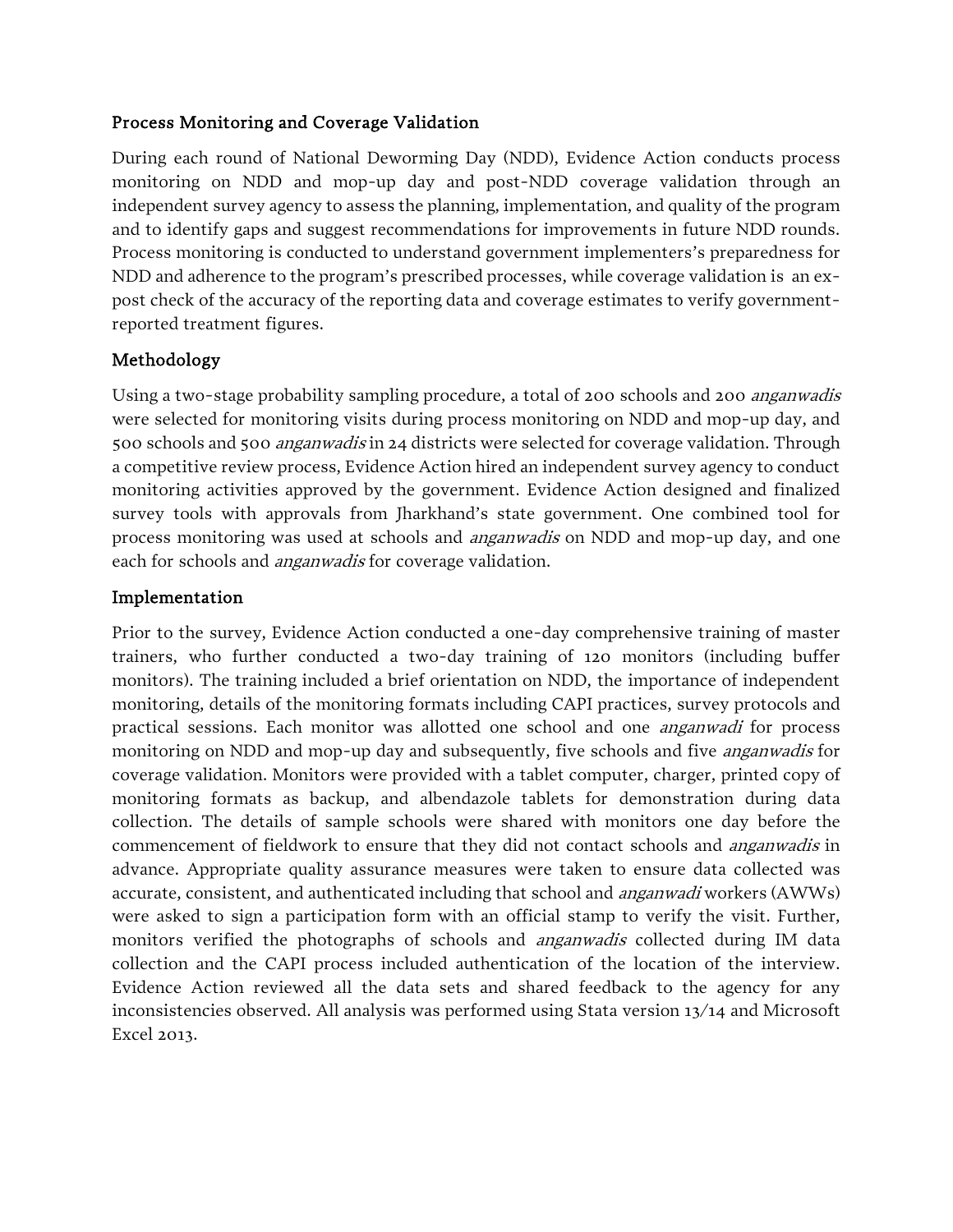# Key Findings

# Training

Prior to each NDD round, teachers and *anganwadi* workers are trained on program processes and protocols to ensure effective NDD implementation including integrated distribution of drugs and IEC materials. Findings show that 62% of schools and 71% of anganwadi workers attended training for the August 2017 NDD round. Although school teachers and anganwadi workers are expected to attend training for each round (regardless of training attendance in previous rounds), a decline in training attendance from NDD February 2017 is visible in both school teacher and *anganwadi* worker attendance. Moreover, although the government engaged private schools, training attendance remained low (61%) (Annex-Table PM7). Among those who did not attend training, 65% of each teachers/headmasters (government and private schools) and 84% of *anganwadi* workers reported the lack of information about NDD training as the main reason for not attending training (Annex-Table PM1). Further, 47% of trained teachers provided training to other teachers in their schools (Annex-Table PM1). Only 46% of school teachers and 45% of *anganwadi* workers reported that they received an SMS about NDD (Annex-Table PM1). The lack of an updated contact database may have impacted the overall delivery of SMS to the teachers and *anganwadis* workers.

# Integrated Distribution of NDD Kit Including Drugs

Despite the mandate from the NDD guidelines and a well-defined distribution plan, integrated distribution of NDD kits was low for both schools (30%) and *anganwadis* (33%). Around 89% of government schools received albendazole tablets and 91% of them reported to have tablets in sufficient quantity. However, among private schools around 69% of private schools received tablets for deworming and 91% of these schools reported having received sufficient quantities. Fifty-six percent of the private schools covered during process monitoring received posters/banners and 63% of private schools receive handouts/reporting forms for deworming (Annex-Table PM7).

### Source of Information about the Recent Round of NDD

Training was the most reported mode of information in schools (60%) and anganwadis (68%) on NDD. Fory-one percent of schools and 45% of anganwadis reported that other teachers/AWWs informed them about the NDD round (Annex-Table PM1). Thirty-two percent of schools and 25% of anganwadis also reported receiving information about NDD through the newspaper. The radio was the least effective source of information about NDD for this round.

### NDD Implementation

The proportion of schools and *anganwadis* that conducted NDD remained high during both rounds. The coverage validation data shows that around 87% of schools and 94% of anganwadis dewormed children during the August 2017 round of NDD or mop-up day. Out of 138 schools and 129 *anganwadis* that reported implementing NDD, monitors were able to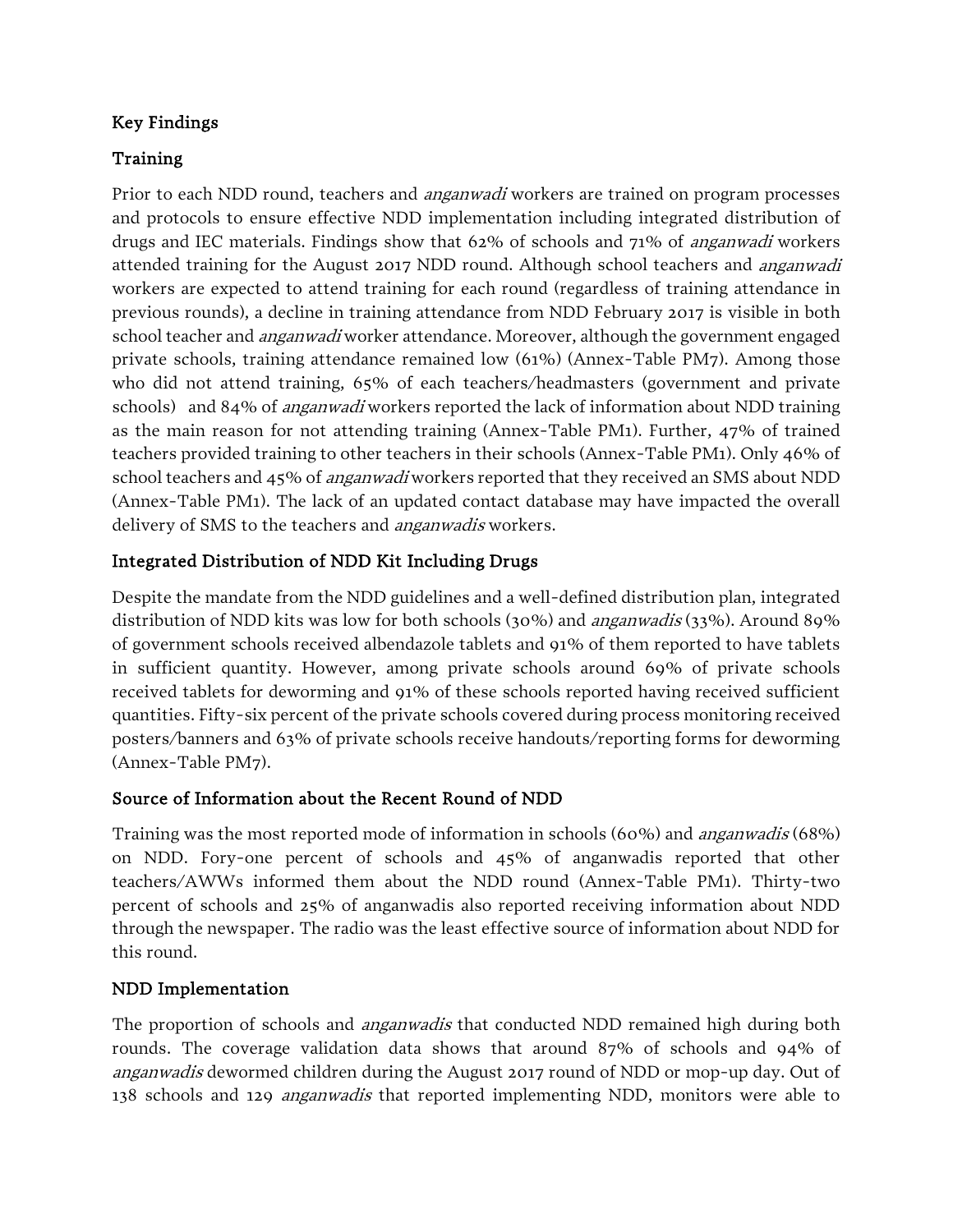observe deworming activities in 98% of schools and 96% of anganwadis respectively (Annex-Table PM5).

# Adverse Events - Knowledge and Management

A high level of awareness regarding potential adverse events due to deworming was observed among all the headmasters/teachers and AWWs interviewed. Vomiting was listed as a side effect by 72% of headmasters/teachers and 80% of *anganwadis*, followed by mild abdominal pain (70% in schools ), and nausea for anganwadis (63%). Further, 77% of teachers and 72% of anganwadi workers knew to make a child lie down in an open, shaded place in the case of any adverse events and around 42% of school teachers and 50% of anganwadis workers knew to give ORS/water. Forty-nine percent of schools and 44% of *anganwadis* also knew to manage an adverse event by keeping children under observation for at least two hours at schools/anganwadis. Further, around 70% of schools and anganwadis reported the need to call a PHC doctor if symptoms persisted (Annex-Table PM6).

# Recording Protocol

Coverage validation data revealed that only 2% of schools and 31% of anganwadis that conducted deworming followed correct recording protocols. Around 60% of schools and 34% of anganwadis followed partial protocols (marking down different symbols or making a list of dewormed children), however, 38% of schools and 35% of anganwadis did not follow any protocol to record the number of dewormed children (Annex-Table CV4). Sixteen percent of headmasters and 15% of *anganwadi* workers were not aware that they should retain a copy of reporting forms (Annex-Table PM2). Further, it was observed during coverage validation that reporting forms were available in only 51% of schools and 45% of anganwadis (Annex-Table CV1).

ASHAs are required to prepare a list of the children not attending schools and *anganwadis* and submit it to *anganwadi* workers. However, findings suggest that lists of out-of-school (6-19) years) and unregistered (1-5 years) children were not available at 72% of schools and 70% of anganwadis respectively (Annex-Table CV1). These figures do not corroborate with information shared by ASHAs, as 31% of 438 ASHAs present at *anganwadis* at the time of field visit reported to have prepared the list of unregistered and out-of-school children and 86% of the 31% of ASHAs who prepared the list reported to have shared lists with the anganwadi workers. Moreover, 70% of ASHAs reported to conduct meetings with parents to inform them about NDD, and 76% reported to administer albendazole to children during NDD. However, only 14% of ASHAs who were available in *anganwadis* at the time of visit reported to have received incentives for the NDD February round (Annex-Table CV3).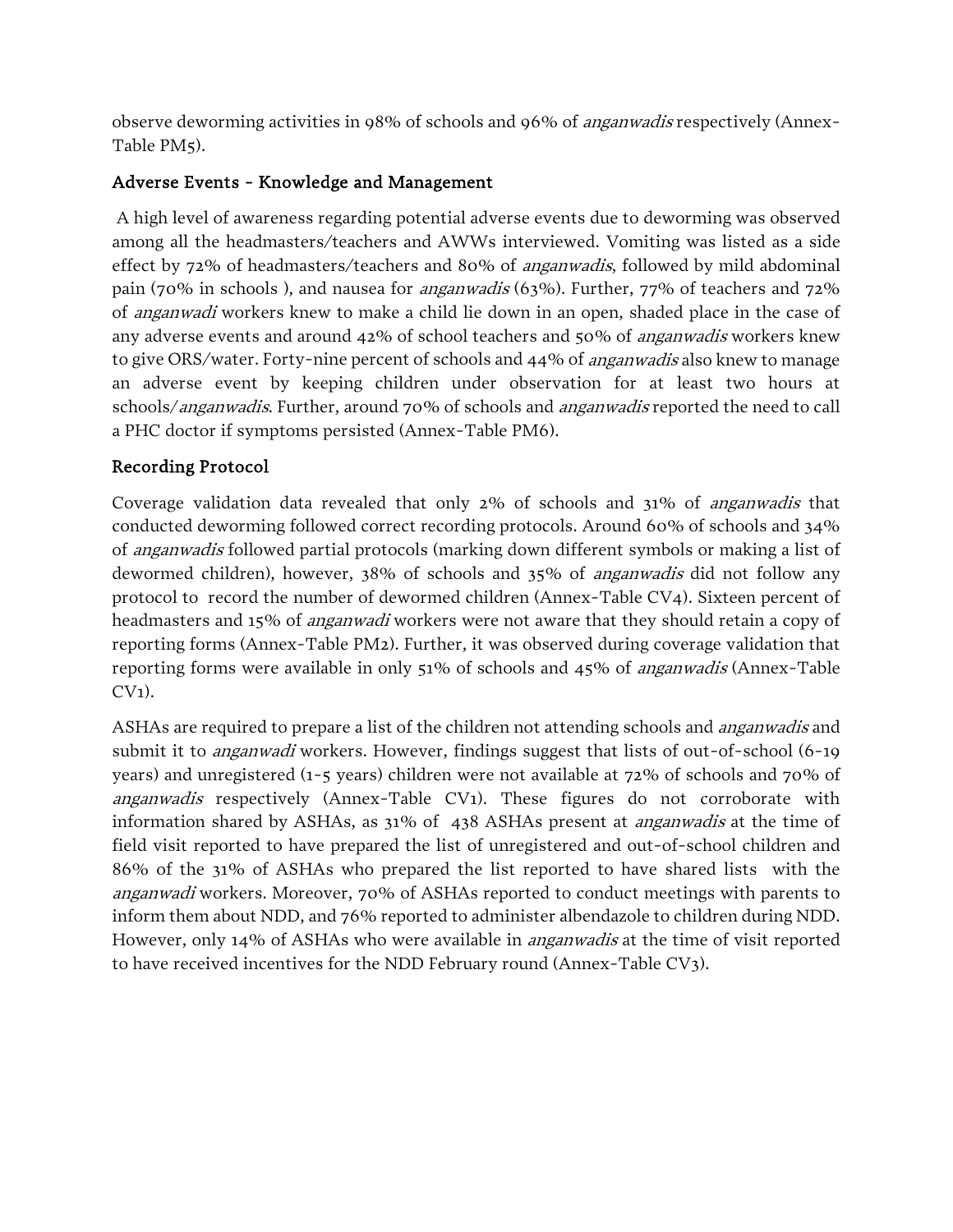#### Coverage Validation

 $\overline{\phantom{a}}$ 

Verification factors<sup>[1](#page-4-0)</sup> are common indicators to measure the accuracy of reported treatment values for Neglected Tropical Disease control programs.[2](#page-4-1) These factors also give an idea about record keeping and data management at the service delivery point. The verification factor was estimated based on the availability of a copy of reporting forms at schools and *anganwadis*. The state-level verification factor for enrolled school children was 0.49, indicating that on average, for every 100 children dewormed, 49 were verified through available documents. Similarly, the overall state-level verification factors for children dewormed at *anganwadis* was 1.04, indicating slight under-reporting of the number of dewormed children in *anganwadis*. Category-wise verification factors for registered (1-5 years), unregistered (1-5 years), and outof-school (6-19 years) children of 0.93, 1.29, and 1.16 respectively (Annex-Table CV4). Findings clearly indicate a lack of proper record management at schools and consequently overreporting of the number of dewormed children at the school level. Although, overall the anganwadi verification factor shows better reporting of all target groups, proper recording keeping and reporting remains a challenge for unregistered and out-of-school children. Despite challenges in reporting and documentation of NDD coverage data, the majority of the children present at school on NDD or mop-up day received (100%) and consumed (99%) the albendazole tablet on either on NDD or mop-up day (Annex-Table CV5), from child interview data.

Against the state government reported 93% coverage in schools and 94% for 1-5 years registered children in *anganwadis*, attempts were made to understand the maximum number of children that could have been dewormed in the schools and *anganwadis* through coverage validation data. The NDD treatment coverage in schools was estimated considering the maximum attendance of children on NDD dates. Coverage validation data showed that 87% of schools conducted deworming on either NDD or mop-up day, a maximum of 86% of children were in attendance, 100% of children received an albendazole tablet, and 95% of children reported to consume the tablet under supervision. Taking these factors into account, 71%  $(0.87*0.86*1.0*0.95)$  of enrolled children could have been dewormed in the schools. This indicates that NDD coverage in the schools was below the WHO threshold of 75% coverage (Annex-Table CV4). Since interviews of children are not conducted in anganwadis, a verification factor of 1-5 years registered children from coverage validation data is applied to government reported coverage. It was estimated that around 87% (0.94\*0.93) of registered children in *anganwadis* could have been dewormed. The calculation of verification factors is based on only those schools and *anganwadis* where a copy of the reporting form was available for verification. Therefore, adjusted coverage in schools and *anganwadis* based on verification factors needs to be interpreted with caution.

<span id="page-4-1"></span><span id="page-4-0"></span><sup>1</sup> A verification factor of 1 means the schools reported the exact same figures that they recorded on deworming day. A verification factor less than 1 indicates over-reporting, while a verification factor greater than 1 indicates under-reporting. 2 WHO (2013), Data Quality Assessment tool for Neglected Tropical Diseases: Guidelines for Implementation December 2013.